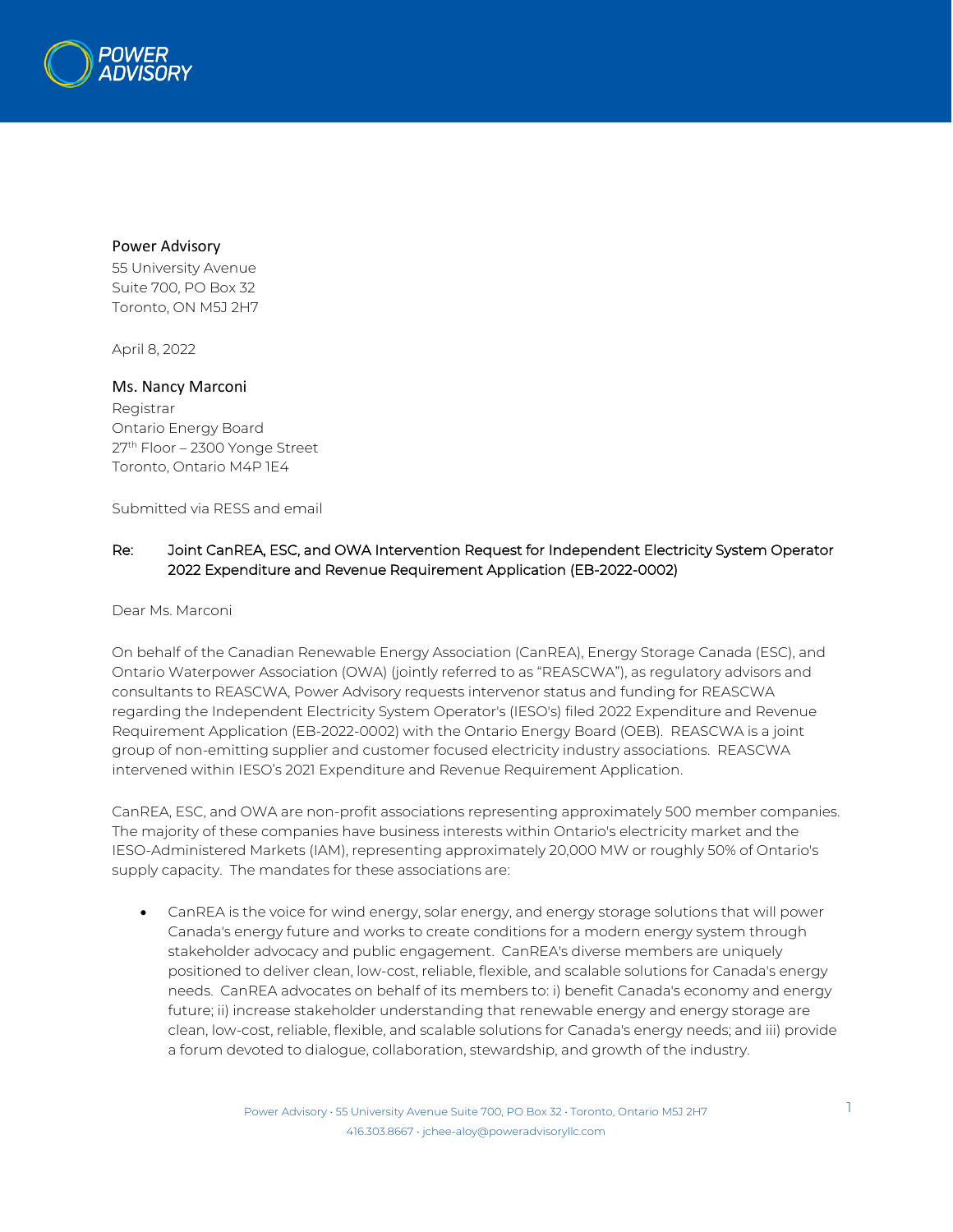

- ESC is the national association for the energy storage industry in Canada and represents the full supply chain of energy storage and focuses on advancing opportunities and building the market for energy storage through advocacy, networking, and stakeholder education. ESC advances the energy storage industry in Canada through collaboration, education, policy advocacy, and research by taking unbiased views towards technology and are supported by contributions of our active members.
- OWA promotes the sustainable development of waterpower resources in Ontario and since 2007 has been representing common and collective interests of the waterpower industry. OWA's membership includes generators, First Nations communities, and other companies and organizations, all sharing the common interest of advancing waterpower in Ontario. Waterpower represents the longest standing and majority of Ontario's renewable supply capacity.

The three associations - CanREA, ESC, and OWA - are the parties jointly applying for intervenor status as REASCWA. If granted intervenor status, Power Advisory will assist REASCWA, where the three associations have planned to jointly participate within the proceedings, as they did so within IESO's 2021 Expenditure and Revenue Requirement Application proceeding.

REASCWA understands that IESO's revenue requirement application is based on a business plan (underpinned by priority initiatives), has been reviewed and approved by the Minister of Energy pursuant to Section 24 of the *Electricity Act*, and as such the OEB expects its review of IESO's application as a whole and its discrete elements such as capital and OM&A expenditures will be a focused review.

REASCWA looks forward to actively and jointly working together within the proceeding and understands the best outcomes for all intervenors and stakeholders are to work towards just and reasonable solutions and decisions. Therefore, REASCWA intends to participate within all phases of the proceeding and may submit evidence if warranted. REASCWA understand there is a need to coordinate their participation on common issues and avoid duplication with other supply-side intervenors (as was done with APPrO and OSEA within IESO's 2021 Expenditure and Revenue Requirement Application proceeding).

In accordance with the OEB's Practice Direction on Cost Awards, jointly, we believe that CanREA, ESC, and OWA are eligible to seek intervenor funding through cost awards from the IESO. The OEB has previously granted cost eligibility to Power Advisory, representing jointly CanREA, ESC and OWA, within IESO's 2021 Application for Revenue Requirement, Expenditures and Usage Fees.<sup>1</sup>

The following are reasons for our rationale regarding receipt of intervenor funding:

<sup>&</sup>lt;sup>1</sup> See letter from Christine E. Long to Mr. Chee-Aloy from dated July 21, 2021, pursuant to EB-2020-0230.

Power Advisory • 55 University Avenue Suite 700, PO Box 32 • Toronto, Ontario M5J 2H7 416.303.8667 • jchee-aloy@poweradvisoryllc.com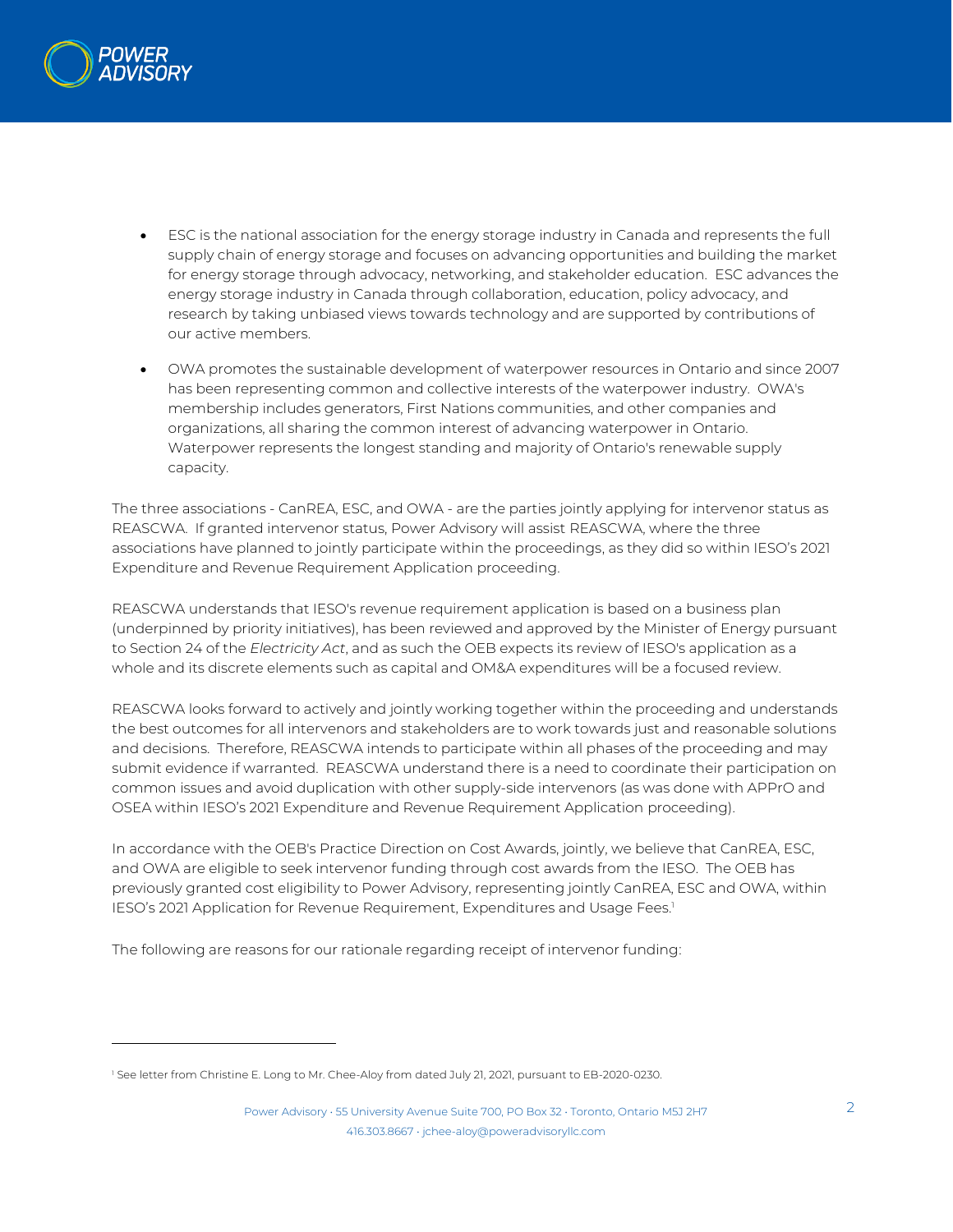

- CanREA's, ESC's, and OWA's generator and storage members represent specific classes of IESO customers in accordance with OEB's Practice Direction on Cost Awards;
- By member participation within the IAM through supply of electricity and other supply services (e.g., ancillary services, etc.), CanREA, ESC, OWA and their members serve Ontario's electricity customers;
- Many generator and storage members of CanREA, ESC, and OWA own and operate facilities that are customer-owned or embedded within Ontario's distribution systems; therefore, these stakeholders require clear paths to advocate regarding costs incurred by the IESO, in part driven by future directions as specified in IESO's latest Business Plan;
- Approximately 50 companies within CanREA, ESC, and OWA operate renewable generation and energy storage facilities as registered wholesale market participants within the IAM, therefore have direct insights regarding how IAM is administered, and have actively participated within IESO stakeholder engagement initiatives that directly relate to priority initiatives within IESO's Business Plan (e.g., Market Renewal Program, etc.);
- Based on the scope of some IESO stakeholder engagement initiatives (e.g., establishing a resource adequacy framework to competitively procure resources to meet Ontario's future supply needs, enabling resources to participate more fully within the IAM), the members within CanREA, ESC, and OWA that are not registered wholesale market participants (which are greater in number compared to members that are registered wholesale market participants) will have increasing opportunities to participate within the IAM over time (e.g., enabling distributionconnected resources, etc., to participate within IAM); therefore, on behalf of these members who typically do not participate within IESO stakeholder engagements, it is very important for CanREA, ESC, and OWA to participate within this proceeding regarding IESO expenditures to deliver relevant priority initiatives within IESO's Business Plan; and
- Precedent has been set for intervenor funding through cost awards from IESO based on previous IESO Expenditure and Revenue Requirement Application proceedings (e.g., APPrO was granted cost awards for IESO's 2017, 2019, 2020/2021 Expenditure and Revenue Requirement Applications, OSEA was granted cost award for IESO's 2020/2021 Expenditure and Revenue Requirement application, REASCWA was granted cost award for IESO's 2020/2021 Expenditure and Revenue Requirement application, etc.).

The following individuals are the contacts for CanREA, ESC, and OWA:

- Brandy Giannetta, Vice-President, Policy, Regulatory and Government Affairs, CanREA, 240 Bank Street, Suite 400, Ottawa, Ontario, K2P 7X4 BGiannetta@renewablesassociation.ca, 647-287- 4288;
- Justin Rangooni Executive Director, ESC, jrangooni@energystoragecanada.org, 647-627-7875; and